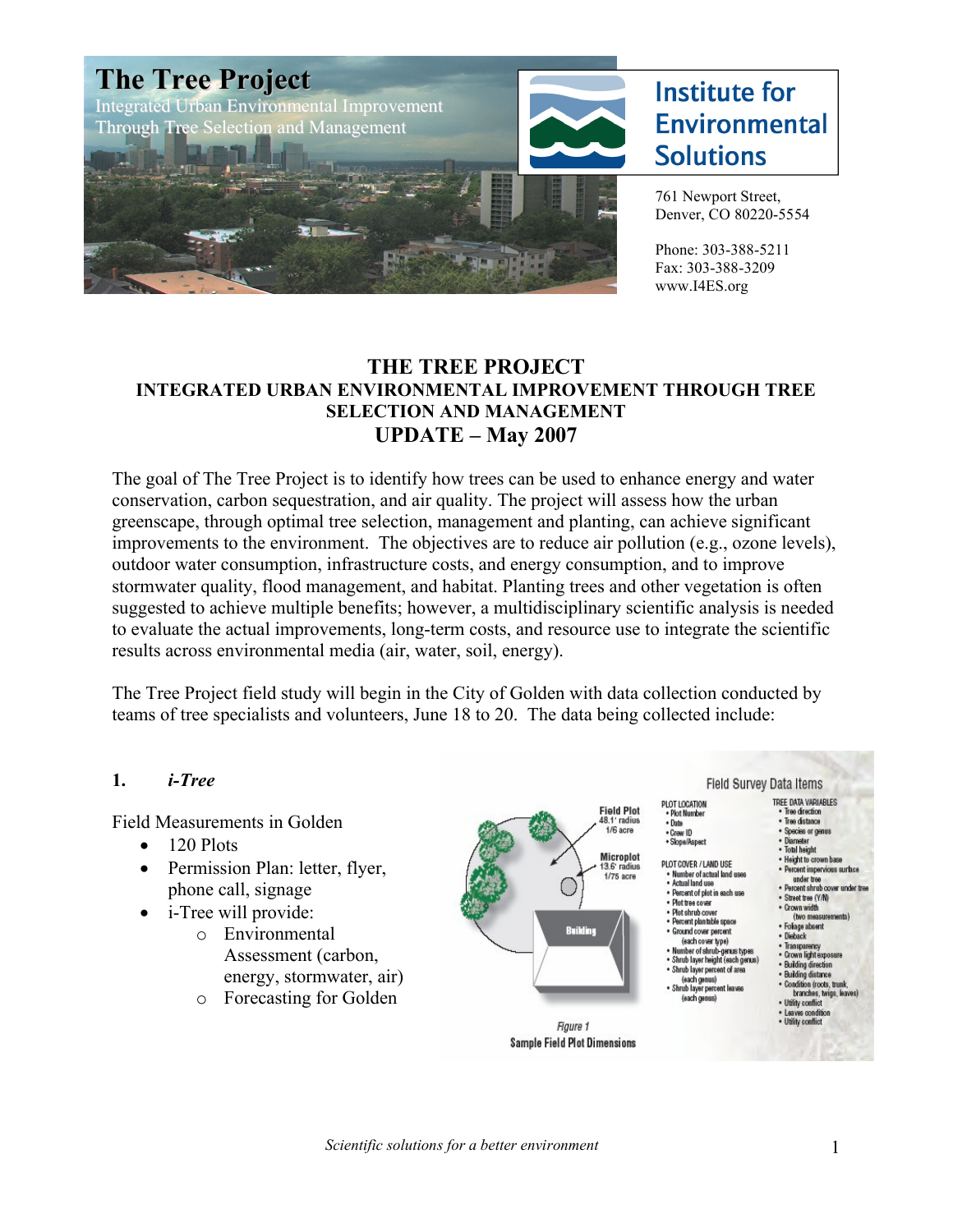

# **2.** *Energy*

The objective is to evaluate how much energy can be conserved in various types of buildings with trees as opposed to without. Key measurements include canopy cover, distance and direction of the tree from building, total square footage, and wall and window dimensions. The energy impacts of trees can be determined by applying a computer energy simulation model (Energy Plus), taking field measurements, or both. IES has requested collaboration and technical support from the National Renewable Energy Laboratory (NREL) in Golden.

#### **3.** *Water*

The objective of the first-generation water analysis is to determine the extent to which trees can contribute to water conservation. Does planting more trees mean an increase in overall water consumption or will trees conserve water by providing shade and increased soil porosity? IES will identify the water conservation potential of different tree species by conducting field measurements on plots with turf grass, and with trees and without trees. Each plot will be divided and measurements will be taken in areas shaded by trees, and in unshaded areas. Data pertaining to soil moisture, tree characteristics, precipitation, plot slope, irrigation method and other attributes will be collected and included in the evaluation.

Because trees also conserve water by intercepting rainfall and reducing stormwater runoff, IES will include individual tree and total urban forest stormwater measurements from the i-Tree program when evaluating the overall potential of trees and their ability to contribute to water conservation in urban areas.

#### **4.** *Carbon*

There are many opportunities for IES partners undertaking urban forestry projects to be recognized and compensated for providing a carbon offset. Trees in the urban landscape can sequester carbon as they grow. Trees can prevent the release of carbon dioxide and other greenhouse gases from fossil fuel-burning power plants by reducing energy demand through shading and temperature moderation. IES plans to conduct impact studies using existing modeling knowledge to assist municipalities or other entities in designing and registering their carbon offset projects.

The chart on the next page summarizes some of the existing carbon offset approaches.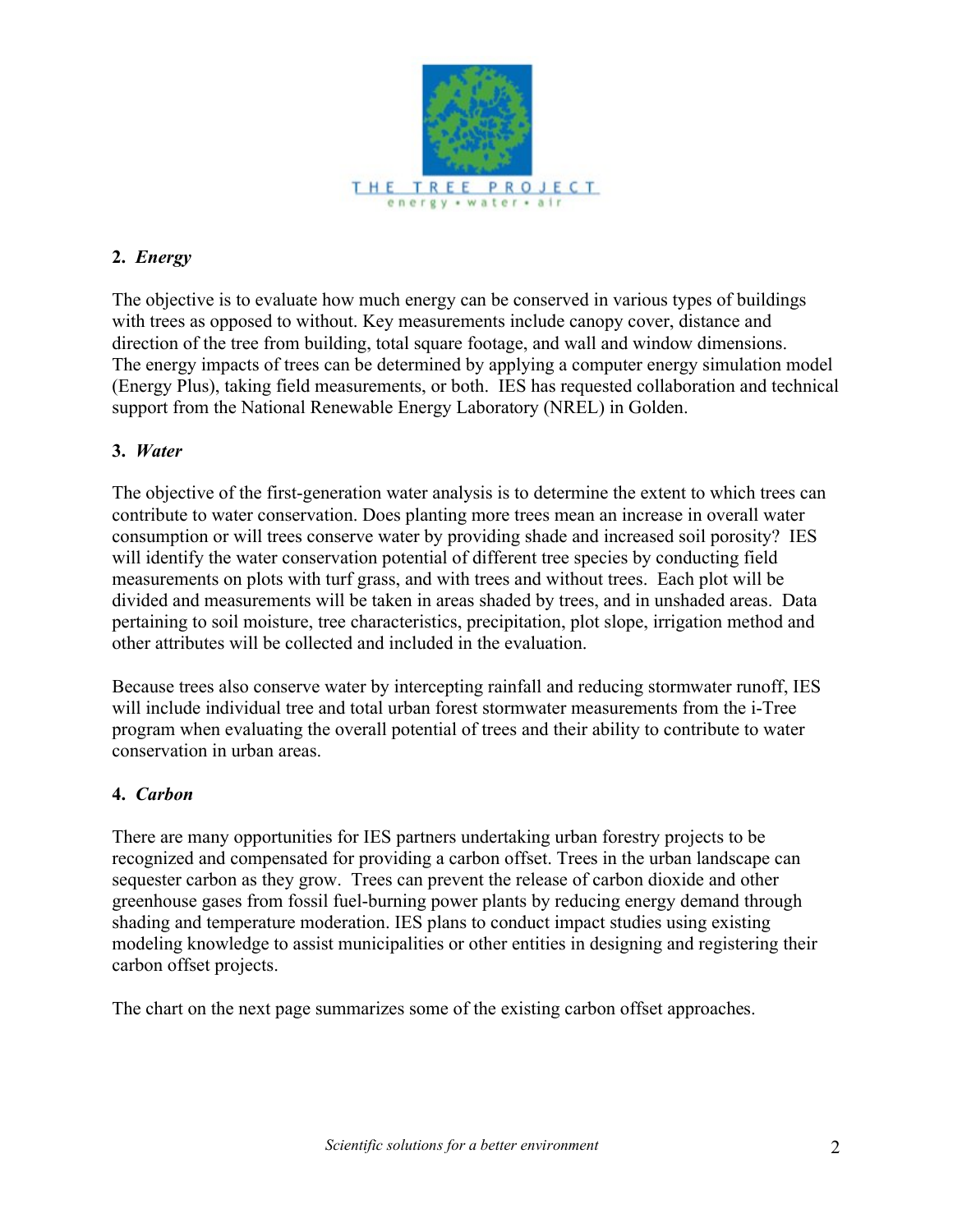

| <b>Carbon Project</b> | <b>Pros</b>                             | Cons                                              |
|-----------------------|-----------------------------------------|---------------------------------------------------|
| <b>Options</b>        |                                         |                                                   |
| City project (no      | Simple. No exogenous standards. Good    | City bears total cost (operation                  |
| transaction)          | PR.                                     | &sublication)                                     |
| Utility/city          | Fairly simple. No exogenous standards.  | Urban forests reduce energy                       |
| partnership (utility  | Good PR for utility and city. Utility   | demand (utility buy-in?).                         |
| offset project)       | shares cost.                            |                                                   |
| Private carbon        | Could potentially count energy savings. | Must apply. Some standards                        |
| neutralizing          | Flat rate paid for carbon sequestered.  | (i.e., may require verification).                 |
| organization offset   | Wide publication; good PR. Few          |                                                   |
| project               | restrictions.                           |                                                   |
| Chicago Climate       | Best regarded and most widely known.    | Strict standards. Requires                        |
| Exchange offset       |                                         | verification. No mechanism                        |
| project               |                                         | for trading offset from reduced<br>energy demand. |

# **NEWS AND EVENTS**

# **PROJECT PLAN UPDATE**

- Full plan available for review (45 pages)
- Split site approach
- $\bullet$  Audience = city foresters, parks and recreation department, city council, landscape architects, urban planning committees, city councils, developers, and the tree industry (nurseries, arborists). Water utilities and power utilities will also be interested.
- How will results be used?
	- Inform tree planting and maintenance
	- Plan/improve environmental tree-scape design
	- Develop better city ordinances
	- Educate on environmental benefits/trade offs
	- Improve/protect the environment
	- Improve investment in the urban forest
- What are the end products (output):
	- 1. Report

2. Strategic Plan: **environmental** improvement potential, social potential? e.g., Potential for 1,000 new additional trees  $/x$  years = reduction in gallons/year city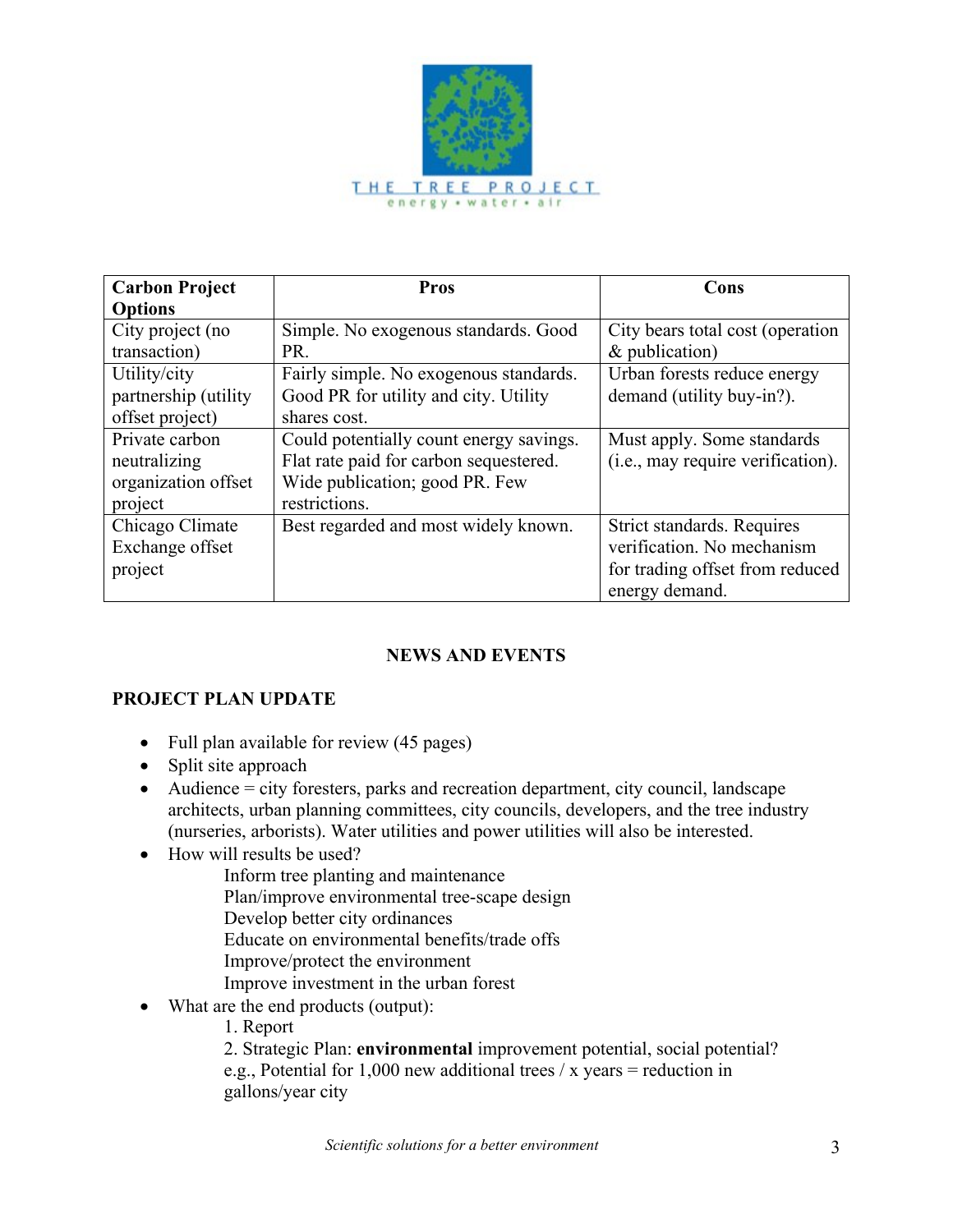

# **QA/QC PLAN**

Our quality assurance and quality control plans need to be finalized. Quality assurance refers to the monitoring, evaluation and modification of the project *process*. Quality control refers to ensuring the validity and precision of project deliverables. The QA/QC plan is being formulated by working backwards from end products to determine where the process needs to be monitored*.*  Approaches include roaming monitors, and repeat measurements on the same plot with different teams. We are working with Andy Bardwell (Bardwell Consulting), a professional statistician and data analyst.

#### **DEVELOPMENT**

We are looking for three more cities or towns in the Denver metropolitan area and Colorado Front Range to implement expanded Tree Projects. If you are interested, please contact IES.

We are looking for additional grant funding support to advance The Tree Project environmental analysis. Please let us know if you have any contacts or suggestions. Current grant efforts include:

- o Hyland R. Johns Grant Program (TREE Fund) grant application, May 2007
- o STePP Foundation: Cemex (Lyons, CO) violation state settlement funding \$4.5 million available for projects (located in Boulder County, especially air pollution mitigation). We are looking for partners to work with in the Town of Lyons and in Boulder County
- o McStain-Hoyt Foundation

# **CITY OF GOLDEN, COLORADO – THE TREE PROJECT PILOT CITY**

- o Collaboration with Parks & Recreation, City Manager's Office, Mapping/GIS
- o Field measurements will begin mid-June
- o Thanks to the City of Golden for the new project logo!

**Thanks to The Tree Project funders and IES supporters!** Generous grants have been provided by the City of Golden, City of Boulder (Water Conservation), Colorado Department of Public Health and Environment (Pollution Prevention Advisory Board), Xcel Energy Foundation, SmartWool Advocacy Fund, Considine Family Foundation, Brownstein Hyatt Farber Schreck.

Project team: Kristen Gray, Desirée Thorp, Annmarie Barnes, Ryan Moore, Carol Lyons May 2007 www.InstituteforEnvironmentalSolutions.org solutions@I4ES.org